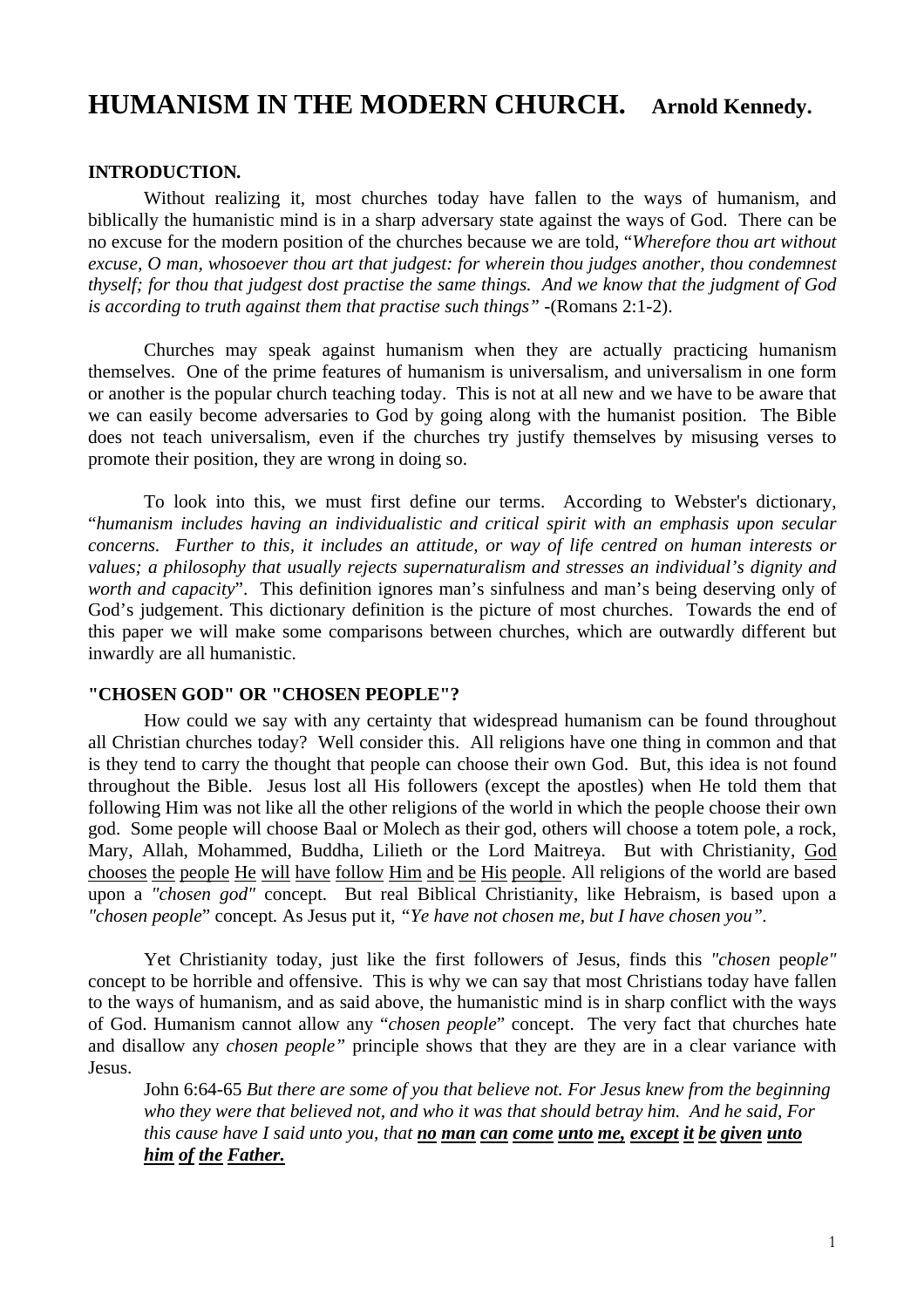How did Jesus say this group of people was betraying him? He said He was being betrayed because of their *"chosen god"* concept.These people Jesus was talking with did not want to believe the "*except it be given unto him of my father*". We see this same betrayal when we hear popular church talk about "accepting Jesus into your heart", "choose Christ" and "whosever will may come" spoken in the "*chosen god*" manner that is indicative of universalism. The latter verse above when used this way is really lying, since "whosoever" refers only to the "whosoever" of the context, that is, it is the "whosoever" amongst those being addressed. Likewise that world that God "so loved" is the world *(kosmos)* that Jesus *was* addressing, and this involved no other *kosmos* of peoples. The churches are betraying Jesus by saying what He says in the verse above is not true at this present time. Churches love their lie and make it their platform. This lie is the standard church and seminary teaching.

We should consider more about those making such lies and their ultimate destination.

Revelation 22:15 *Without are the dogs, and the sorcerers, and the fornicators, and the* 

*murderers, and the idolaters, and every one that loveth and maketh a lie*.

Churches seem to be all confederate today in agreeing together about this particular lie. What was God's advice to Isaiah about this?

Isaiah 8:11-12 *For the LORD spake thus to me with a strong hand, and instructed me that I should not walk in the way of this people, saying, Say ye not, A confederacy, to all them to whom this people shall say, A confederacy; neither fear ye their fear, nor be afraid.*

 To continue with the *"cbosen god"* concept to any degree is to be one who "*maketh a lie*" and such then therefore continue to offend God. Yet it is hard to find any church that is not offending God. To continue fellowship with those who make a lie is to finish up with those people in a place described as being "without" the City of God –[Rev. 22:15]. They are deluded if they think otherwise

2 Thessalonians 2:10-11*…..Because they received not the love of the truth, that they might be saved. And for this cause God shall send them strong delusion, that they should believe a lie.* 

 Most Christians, (or should we say "Churchgoers"), today think that what they call "*coming to Jesus*" is some voluntary act that they can undertake on their own under their own conditions and also without the pain of being *"crucified with him Him*"-[Rom.6:6].Jesus' followers had the same idea as that was the common conception of Judaism - (Babylonian). Their desire was to eat of the bread of life, but they did not understand it was not entirely up to them. Jesus told them that only those God gives to Jesus could partake of the bread of life. Jesus said:

- John 6:37 *All that the Father giveth me shall come to me; and him that cometh to me I will in no wise cast out.*
- John 6:43-44 *Jesus therefore answered and said unto them, Murmur not among yourselves. No man can come to me, except the Father which hath sent me draw him: and I will raise him up at the last day*.

These would-be followers of that day murmured. All the churches are all still murmuring just as the Pharisees did so long ago! The churches are a pretty hard lot when it comes to anyone touching their *"chosen god"* belief. They strenuously resist any attempt to point out *God's "chosen People"*  choice. It is impossible to change the bulk of people in the churches. They close ranks, being unwilling to stand alone. What does Jude say about such murmurers?

 Jude 16 *These are murmurers, complainers, walking after their own lusts; and their mouth speaketh great swelling words, having men's persons in admiration because of advantage*.

Their murmuring and complaining is against God. What are their "own lusts"? Are their mouths agreeing with God does their speech make them adversaries (satans) to God? We can read on about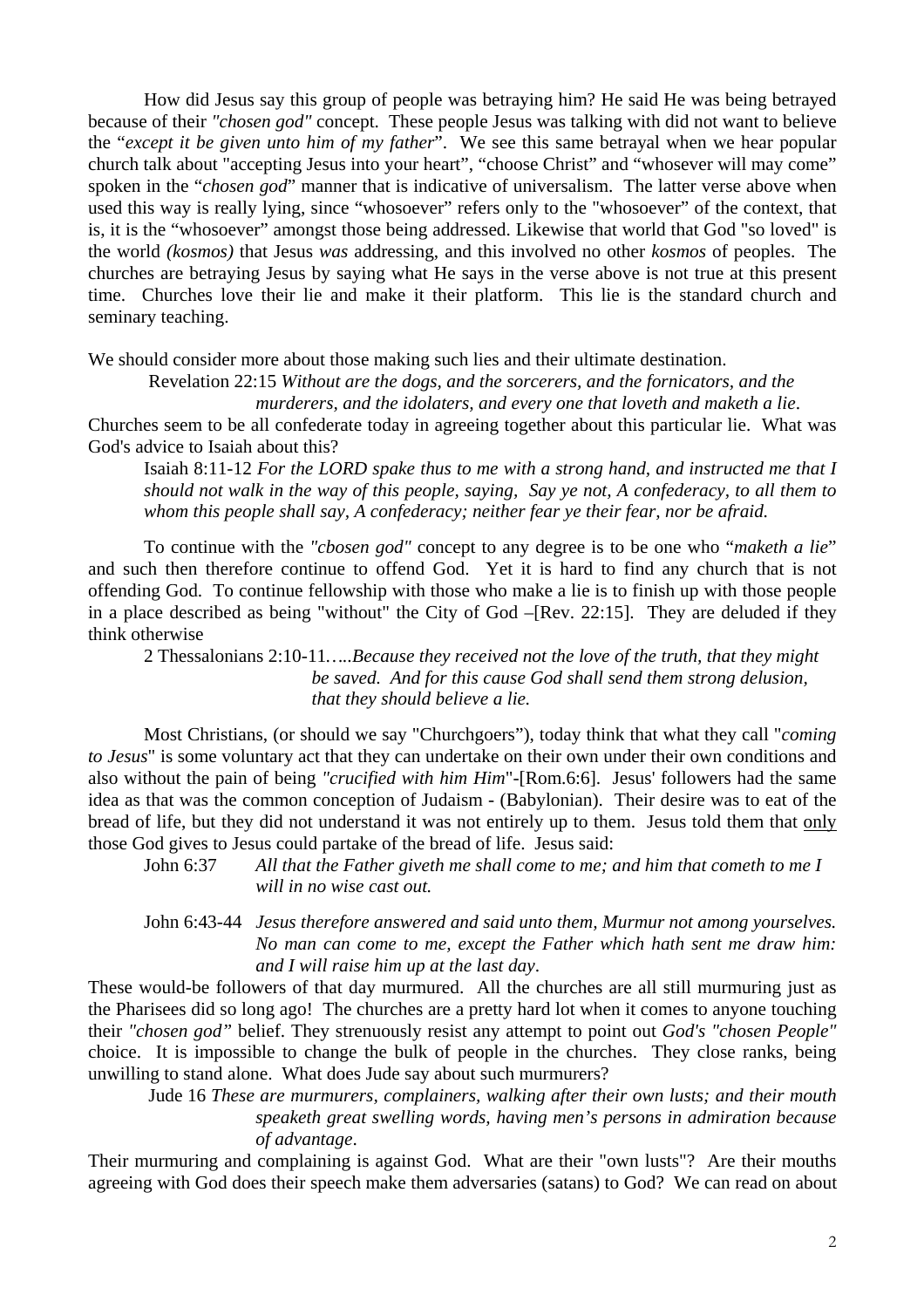them in the book of Jude even if the churches do not. We now might be beginning to see the problem in the churches of today? This is a major matter.

 Only those people that God draws or gives to Jesus would become true believers and followers of Jesus. Obviously God did not want or intend for all people on the planet to be Jesus' sheep. We can read a lot about "election" and "the elect" if we want to, but this is not ever a sermon topic unless it is bent in some way. This bending is humanism! Election is not based upon behaviour –[Rom. 9:11].

Romans 9:18 *Therefore hath he mercy on whom he will have mercy, and whom he will he hardeneth.* 

Churches together with other racial and cultures believe in universalism, but this is contrary to the Biblical basis of election. What other races do, say, profess or manifest cannot change the basis of God's choice.

## **THE BREAD OF LIFE**.

 Going back to the matter of eating the Bread of Life we have to appreciate that the Judean nation where Jesus was speaking was a racial melting pot with mostly similar religious beliefs. Jesus pointed this out, even saying some He addressed were "*from above*" and some were "*from beneath*". Jesus was speaking about origins here. Some followed Him because they had seen His miracles. They did not believe Him about who could become His disciples; indeed, some were incapable of hearing Him. Jesus had said of these religious people, "*even because ye cannot hear my word*" –[John 8:43]. When Jesus faced them with the "*chosen people*" fact in talking about who could eat of the Bread of Life they said, "*This is a hard saying, who can hear it".* All churches still find it a hard saying where the word "hard" in the Greek has the meaning of "offensive" and "intolerable".

 John 6:66-67 *From that time many of his disciples went back, and walked no more with him. Then said Jesus unto the twelve Will ye also go away?* 

The eating of the Bread of Life is not for everyone. The eating and drinking of the spiritual flesh and blood of Jesus does not take place through the medium of faith, as commonly thought and taught. Christians inaccurately imagine that if one believes he gets the Spirit, but Jesus said if God gives, or has given one, the Spirit he has the ability to believe. Faith is the result of having this Spirit; it is not the catalyst that causes God to give this spiritual quickening. Like being "*born from above*", that is, from an origin in the past, it is something God originates -[1 Peter 1:3]. Thus one cannot be a believer in Jesus and have the anointing in him unless God has chosen to give him His Spirit.

Remember this:

John 6:44 *No man can come to me, except the Father which hath sent me draw him*:

No, not a single one! This message was so offensive and preposterous to Jesus' own followers of the day that many deserted Him at that time. The same message is odious and outrageous to all established churches today. Because of this, they have denied the Lord Jesus Christ and replaced Him with "another Christ".

## **THE SO-CALLED "GREAT COMMISSION".**

 Scripture makes it plain that the Gospel was not intended for everyone. Jesus often spoke in parables so certain people would not understand (Matt. 13:11; Mark 4:11,12; Luke 8:10). Jesus sent out disciples telling them that some would believe and some would not. Why? Because some were chosen or led by God to believe and others were not. We also are told that there were certain cities and provinces in Asia that the Holy Spirit prevented Paul and Silas from going to in order to proclaim the Gospel of the Kingdom-(Acts 16:6,7). This is another indication that the Kingdom Gospel was not common to all people. Paul told the Israelite Philippians "*that unto you it is given in the behalf of Christ"* ... to believe on him -(Phil. 1: 29); that is certain others are not included.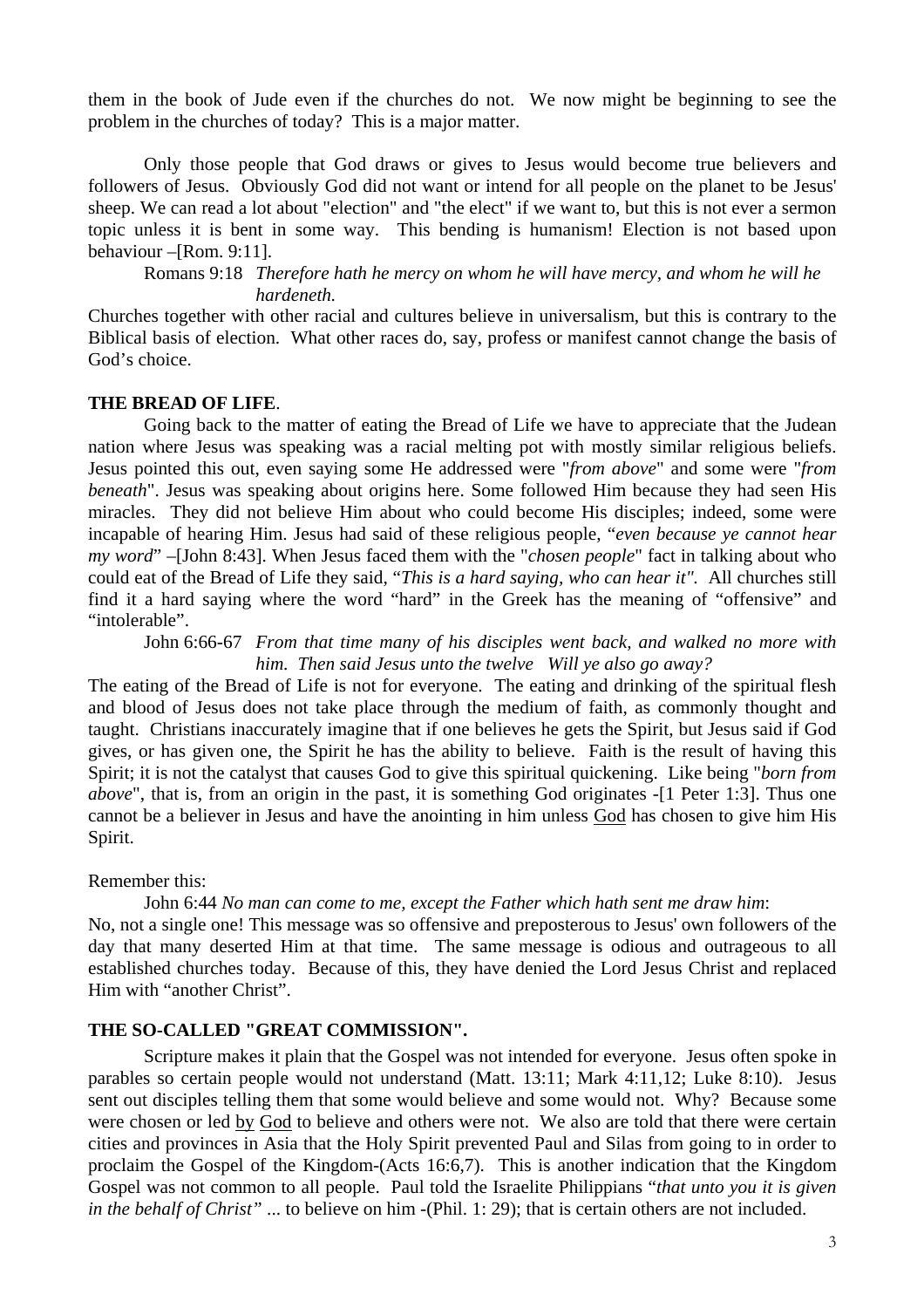Being given to believe is an initiative by God who gives the inclination and ability to believe. Jesus told Peter to "*feed my sheep*"-(John 21:16,17) – the "sheep" being Israel through the Bible. Jesus did not say Peter was to feed people symbolised as goats, dogs or the people described as "beasts", although certain other races may have some benefits in association with Israel when keeping the laws of Israel.

 Genesis starts the biblical pattern about a specific race of people, with other peoples mentioned only as they impinge upon this lineage, which leads up to Israel. From thence Israel remains 'chosen' until the end of the Revelation of John. Obviously, if Israelites were and are the 'chosen' people, then all other peoples must be the 'un-chosen', even today. Common sense as well as direct statements lead us to the conclusion that Jesus' great commission was designed to reach Israelites, and there is no contrary indication, even if it appears on the surface that this might be so. Jesus said, *"other sheep I have, which are not of this fold,"* (that is, not in the Judean fold), which He would bring to Himself-(John 10:16). The "other sheep" were the Israelites dispersed outside of Judea, in Samaria, Galilee and elsewhere. Jesus was going to bring these other sheep to Him by having His disciples proclaim the Word among all nations in which they were dispersed. The churches call this "the Great Commission", a phrase the churches love to use to falsely apply this to mean every race.

 That reaching Israelites was the objective of Jesus' "great commission" can be further understood by considering what Jesus said. The followers at that time were eager to learn God's ways, as they asked Jesus, "W*hat shall we do, that we might work the works of God?"-v*28). Jesus told them that the work of God was that they believe in Christ -(v.29). When they asked for a sign that they might believe, Jesus told them about the *"bread from heaven"* which if they eat would give them life (v.33). They thus asked Jesus to give them this bread so they could eat it, but He told them:

#### John 6:35 *And Jesus said unto them, I am the bread of life: he that cometh to me shall never hunger; and he that believeth on me shall never thirst*.

Outside of the context of all Scripture, this might seem to be a universal offer, and the churches snatch at this idea to support their wrong conception. The churches like to discount the, *"Ye have not chosen me, but I have chosen you"-*[John 15:161]- where the tense is in the past, and not grammatically as the churches like to insist in order to try to make it an isolated happening of that day which no longer applies. So this still applies today. Then the churches try to say things such as the phrase, "*neither Jew nor Greek*" means all races are now included, yet they cannot offer any explanation how the work "Greek" (speaking) could include a Maori or an Eskimo!

 Although the intent of the "great commission" was to reach Israelites, why did Jesus use words that appeared to be so general or universal in nature? Or did translators write in this appearance of generalisation since that was their belief? Did Jesus with these verses have His disciples and others to go to people that were non-Israelites? The answer appears to be "Yes", but it is actually "No". It is specifically "No" when Jesus said to His disciples, *"But go rather to the lost sheep of the house of Israel".* They were to go to no others. It is "No" because Israel was scattered amongst non-Israelites as a punishment. Thus the disciples had to go amongst other nations to reach the "sheep" dispersed amongst those nations. The disciples did not necessarily know who they all were - they were to shake the dust of their feet when the word could not be heard. For many centuries the House of Israel migrated from Caucasia after the Assyrian captivity and became scattered throughout other nations as was prophesied, and at the time of Jesus were mixed amongst those nations. Most were not known as Israelites or descendants of Abraham; instead they were known by other names, which can be accurately traced. We will not go into these names here except to say that what we commonly call Caucasians today are the same Israelite peoples.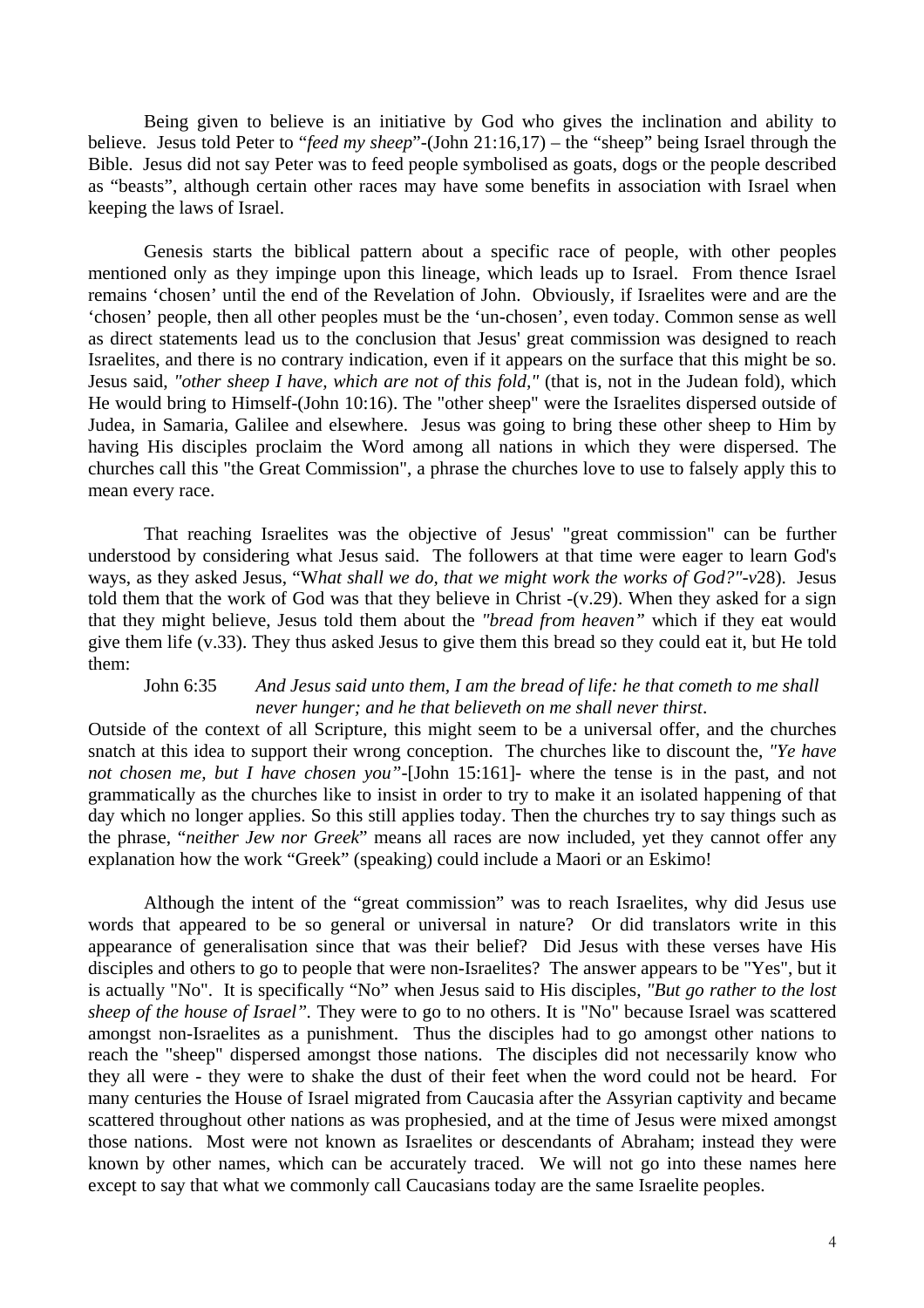The command of Jesus to preach to all nations appears on the surface to be general or universal, but it is not for the purpose of converting all people and races, but so as to convert all Israelites, no matter where they lived or by what name they were called, or among whom they were dispersed. Jesus specified Israelites in His commission when He said in Matthew 10:6-7, *"But go rather to the lost sheep of the house of Israel. And as ye go, preach saying 'The kingdom of heaven is at hand".* Jesus had just told them not to go to certain other peoples. The Kingdom of Heaven did not concern other peoples than Israelites. God is always "*The God of Israel*" through Scripture. Paul said, "*For the hope of Israel I am bound with this chain"* in Acts 28:20. Paul never expanded this limitation to Israel and neither did the apostle Peter.

 The fact that the majority of Israelites in dispersion had lost track or their heritage and identity as Israelites made no difference. The disciples did not know in all cases who were the sheep (Israelites) and who were the goats. They did not need to know. What have been the results of the "great commission? The Caucasian/Celtic of Europe have embraced and adopted real Christianity or Christian values, simply because the prophets declared, speaking specifically of Israelites:

Hebrews 8:10 *For this is the covenant that I will make with the house of Israel after those days, saith the Lord; I will put my laws into their mind, and write them in their hearts: and I will be to them a God, and they shall be to me a people:* 

 The words "a people" is in the singular where the Greek word *laos* (people) has the meaning, "*a people, people group, tribe, nation, all those who are of the same stock and language*" according the Strong's lexicon. The churches deny that this people are expressly given as being a singular people and they have attempted to portray Israel as now being a multi-racial "church" claiming that "the church" is now the singular entity. There is no way a multi-racial church could be of one language and racial stock. The full Bible message has been ignored or rejected by all other non-Israelite races through history, and the belief some have followed has been a bastardised concoction, which uses Biblical words to give the appearance of being a Christian belief. The New Covenant is instrumental in gathering the "sheep" only to the Father. The familiar message is about the Shepherd seeking His lost sheep, and sheep only.

 These early European sheep had followed pagan ways and had pagan gods during their prophesied migration to the West just like most people on the planet. But when they heard the word of God in the Gospel form they quickly forsook their pagan ways and gods and accepted this true Gospel. Although the Gospel has been preached to every nation and race since the first century, the white, European people are the only ones who have responded to any degree nationally. As Jesus said - *"I am the good shepherd and know sheep, and am known of mine…... My sheep hear my voice, and I know them, and they follow* me"-[John10: 14,27). Only the sheep, Israelites, would hear and follow Jesus. We have to again recall that Jesus did in fact say there were those who "*cannot hear my words*"-[John 8].

 Missionaries have attempted unsuccessfully to bring what they think the "Gospel"' is, and their definition of what "Christian" is, in many lands and to many peoples. What they have produced are "Rice Christians" who are on the make materially through making the right sounding noises and using the right Biblical words. When the missionary is gone it is not long before the "rice Christians" revert to their original culture. In many countries, the people follow a corrupted form of Catholicism that is entrenched in superstitions and pagan traditions, many of which were introduced by Spanish Jews. It is not real Christianity at all even if the churches like to include them (including Roman Catholics) under the umbrella of so-called "Christianity". We find many races finding an emotional fulfilment in being under this umbrella. Two factors influence them. Firstly there may be the solemnity or appearance of authority, the priestly garb and impressive buildings in traditional settings that draw them. For others it may be the emotions and the shouting,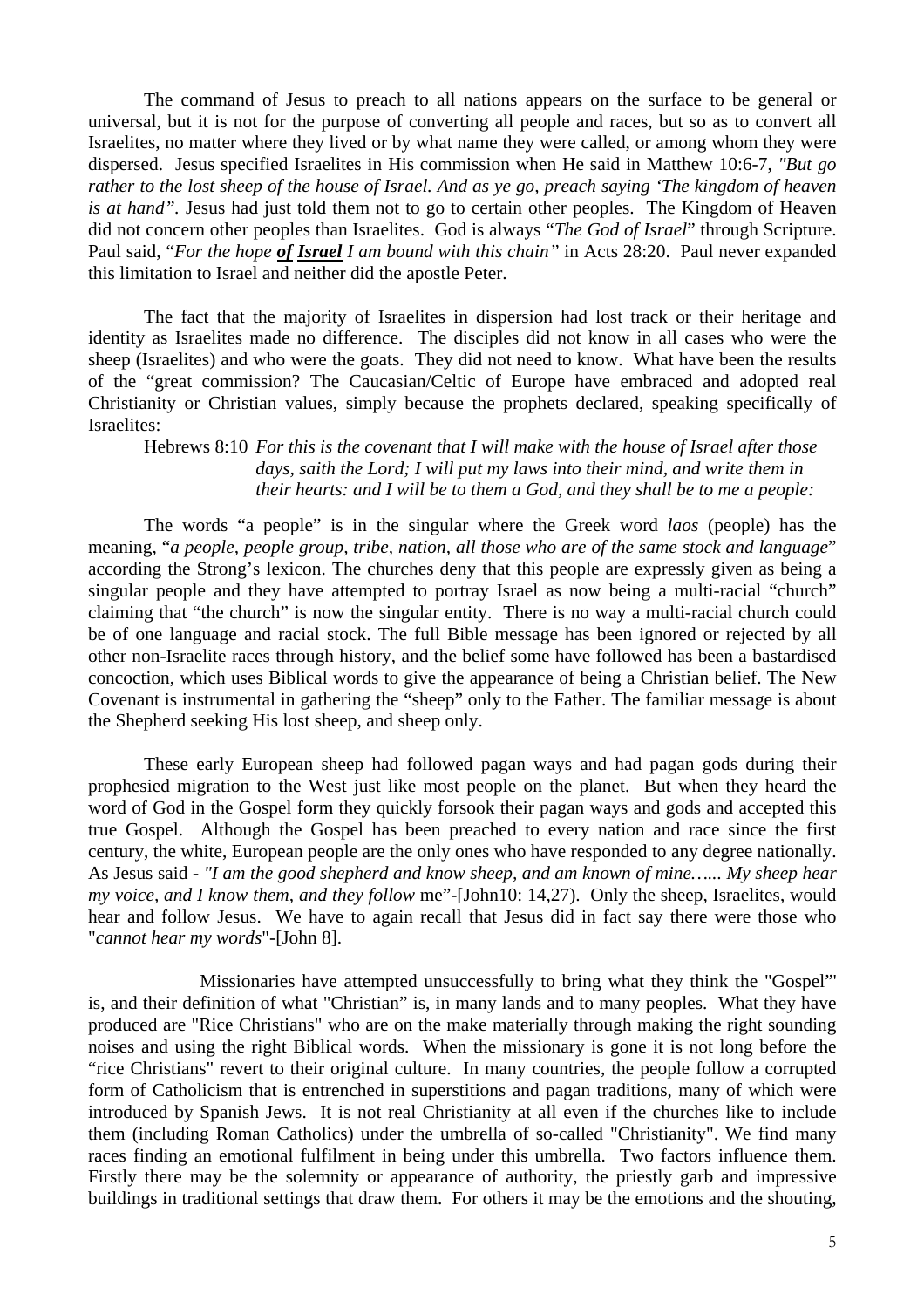dancing, and laughing that attracts them in non-traditional settings. When the latter are found to be using biblical language, they are driven to do so by materialistic desires or emotional stimuli. Because they are drawn this way, they easily become one with the churches and the one-world church. But God's people are spiritually driven and are drawn by God - these are commanded to come out of the world-system - or perish!

 It is ironic that those with real simple trust in Jesus today do not realise that they, as white European people, are Israelites racially and physically, and that is why they are Christians and believers. Very few are taught that belief in Jesus is based upon the *"chosen people"* concept and not just a matter of personal choice concept alone. Jesus said that there will be those who will have chosen Him, who call Him "Lord" and make an effort to do good works in His name, but Jesus will say to them, *"I never knew You* -[Matt. 7:23]- where "never" means "never at any time". Those Jesus said He "knew" in the New Testament were those "foreknown" in the Old Testament, that is, they are Israelites.

 Religions that are based upon a *"chosen god*" concept allow for Universalism since "*whosoever*" wishes to be involved may do so in their view. Christian universality since the first century has written volumes trying to reconcile the Bible to support their view. But the real faith based upon a *"chosen people"* concept is exclusive. It is not adaptable to universalism, that is, it is not adaptable to church humanism. Jesus started His ministry with the Kingdom of Heaven. Jesus finished on the same subject, namely the restoration of the Kingdom to Israel. A church of any kind as known today could never have the characteristics of a kingdom, namely a King, a subject people, a territory, and perhaps above, the laws of that kingdom. The churches deny the Laws of that kingdom and therefore the churches are humanistic.

## **WHERE DOES THE CORRUPTION ORIGINATE FROM?**

Jude says it creeps in through people.

Jude 3-5 *Beloved, when I gave all diligence to write unto you of the common salvation, it was needful for me to write unto you, and exhort you that ye should earnestly contend for the faith which was once delivered unto the saints. For there are certain men crept in unawares, who were before of old ordained to this conndemnation, ungodly men, turning the grace of our God into lasciviousness, and denying the only Lord God, and our Lord Jesus Christ.* 

 Once again we see that there are those who "deny our *Lord Jesus Christ".* How do they deny Him? By denying that "the faith" was once (for all time) delivered to the saints only. By biblical definition, the "saints" *(hagios) are* Israel. The churches deny Jesus by saying that the faith is delivered to everyone of every race. But Jesus did not say so and neither do any of the prophets. The covenant God made with Israel was not made with any other people, we are told.

Psalm 148:14 *He also exalteth the horn of his people, the praise of all his saints; even of the children of Israel, a people near unto him. Praise ye the LORD.* 

The churches deny this by saying the people near to God are those of any race who believe. Jesus, the prophets and apostles do not say this at all. The covenant God made with Israel was not made with any other peoples. How possibly could any but Israel be redeemed (bought back for a price) who had not originally been God's people? How could any people have a "new covenant" that had not first had an "old covenant"?

 The claim that God (who changes not) has changed His mind is the point that humanism has entered into the churches. It makes no difference whether the church is a jean-clad, clap-happy lot in flip-flops or whether that church is extremely conservative with woman having to wear hats and the men folk wearing Sunday suits and carrying back Bibles. It is the belief factor that is the issue. Webster's dictionary definition of humanism includes having an individualistic and critical spirit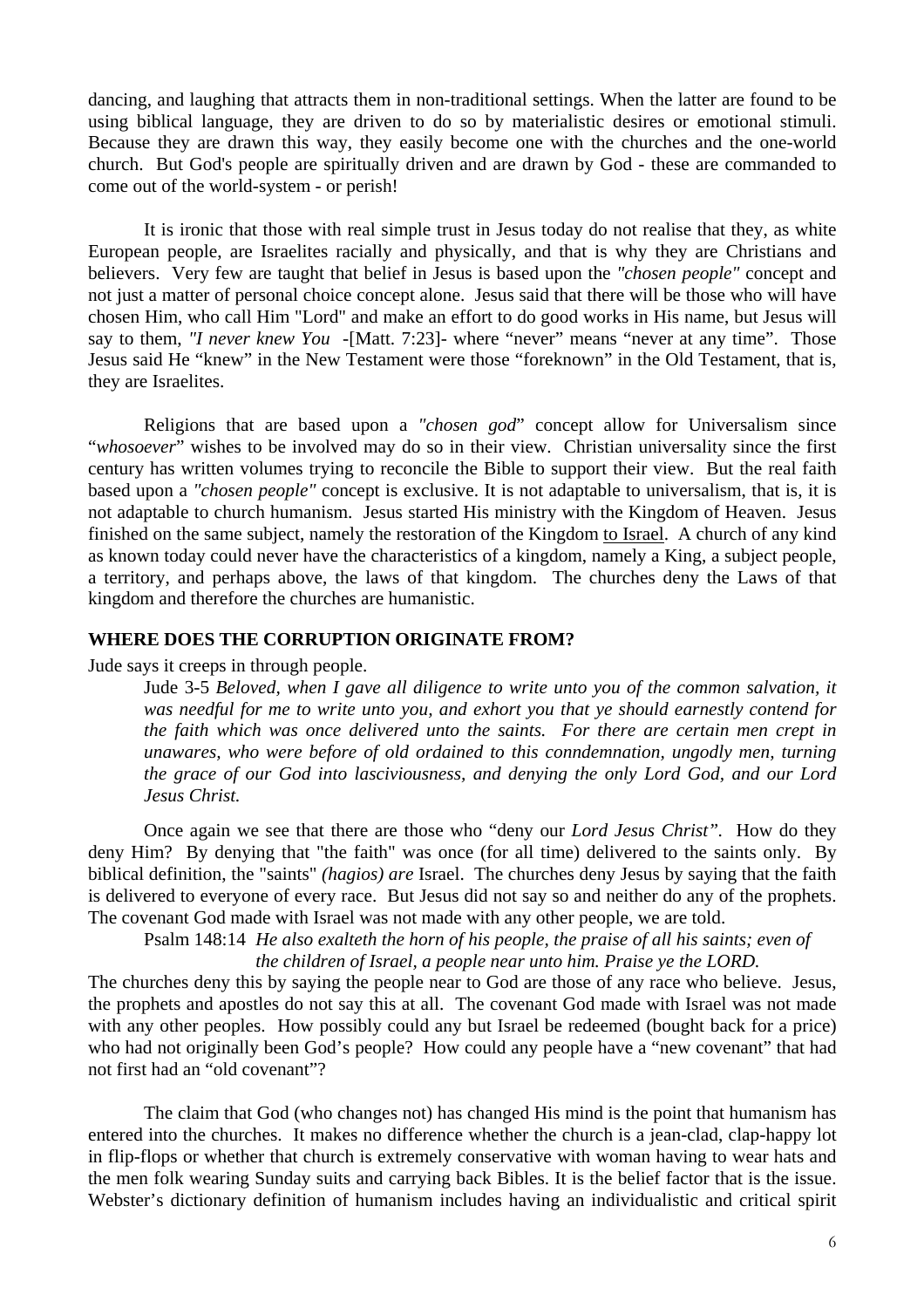with an emphasis upon secular concerns. It is the "human interests" that rejects God and what God says. What God says is replaced with what man says. Over the centuries great and sometimes complex volumes have been written to try to force Scripture to fit their belief but the tomes written will not stand up to the light because they are written from the humanistic viewpoint.

# **THE BIBLE IS DIFFERENT FROM ALL OTHER 'HOLY BOOKS'**.

 All religions have two main points, which unify each. Firstly there is a basic view of God and secondly there is some value system. Each seeks to confine their view of each within some "holy book"'. All of these books teach universalism except the Bible. All the others present the *"chosen god"* concept.

 It is safe to say that all the churches have moved away from the biblical *"chosen people"*  presentation and have adopted the *"chosen god' of* universalism. With this they have had to adopt their own meaning for "all the world" which no longer has the right meaning of all the world of the context that usually is Israel. So they go out to all races, as did the Pharisees of old. Of these Jesus had said:

Matthew 234:15: *Woe unto you, scribes and Pharisees, hypocrites! for ye compass sea and land to make one proselyte, and when he is made, ye make him twofold more the child of hell than yourselves.* 

Doing likewise the churches are teaching humanism. When they teach and preach making noises against humanism in society, this is done solely on ethics alone, the underlying "*chosen god*" humanism being left intact. In doing this they are found to be against anyone who will not agree with them. Organised religion was against the message of the apostles, as it is today

*Acts 4:15-20 But when they had commanded them to go aside out of the council, they conferred among themselves, Saying, What shall we do to these men? For that indeed a notable miracle hath been done by them is manifest to all them that dwell in Jerusalem; and we cannot deny it. But that it spread no further among the people, let us straitly threaten them, that they speak henceforth to no man in this name. And they called them, and commanded them not to speak at all nor teach in the name of Jesus. But Peter and John answered and said unto them, Whether it be right in the sight of God to hearken unto you more than unto God, judge ye. For we cannot but speak the things which we have seen and heard.* 

Then they resorted to violence. The time will come when churches will think they are doing God a favour by killing Israelite believers, Jesus has told us. In terms of world government, political correctness, race relations and human rights, those who accept the message of the Kingdom of Heaven and the racial message of the Bible are destined for persecution, both by Church and State.

# **SALT AND LIGHT**.

 Salt and light are two things the churches do not demonstrate in society. Salt gives taste and light makes things easier to see. Could we possibly say that the churches have any effect upon society at large today? And why do the churches not speak out upon the issues of the day as salt and light in the community? It is because churches and governments are in mutual agreement in promoting a program of humanism. They agree together about the Law of man. We see this in the shared accord about multi-culturism and racial intermarriage, both of which are unbiblical. Some churches even extend abomination in supporting inter-faith activity.

 True, there are a few public church statements made on matters such as abortion, but these are centred upon "human interests or values and secular concerns". We may hear churches stressing an individual's dignity, worth and capacity in a way that falls within the definition of humanism. One of the things that is missing is that man is deserving of God's judgement. Another thing missing is emphasis upon the price Jesus paid for the redemption of His people, and how repentance from transgression of God's Law fits into this. The churches in general subscribe to a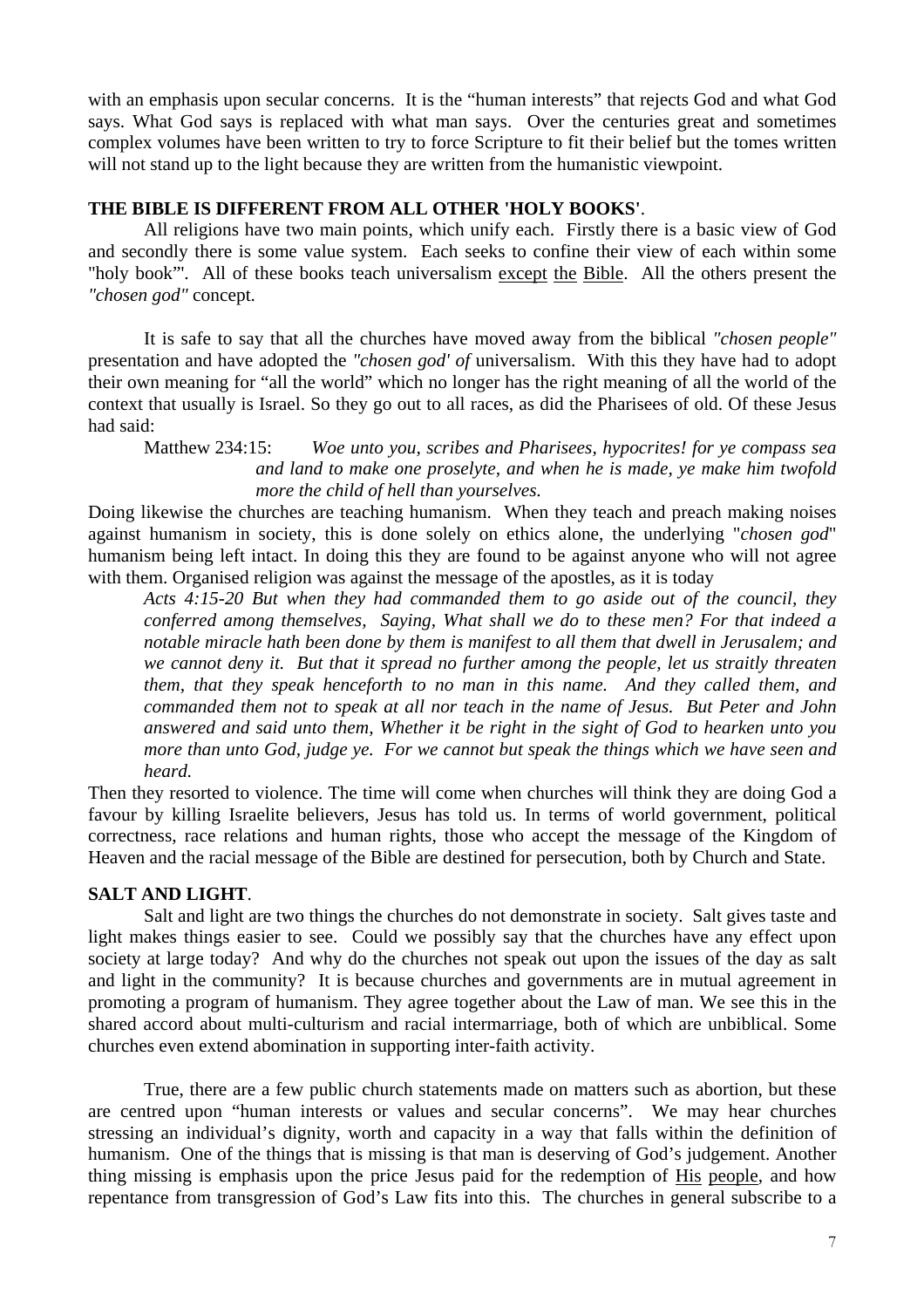social gospel that does not relate to the Law of God or the Kingdom of Heaven, a kingdom that will be restored to Israel.

 It is very evident that society does not have any respect for church people of any flavour. Within the church environment there is little gravity or trace of the expressiveness and wisdom Jesus presented as He walked amongst men. There is nothing attractive in the formal conservative churches, nor is there favour in the sight of society in the clap-happy lot. Consider why! It is because humanism is operating in the churches outside what the New Testament terms "*the commandments of God*". Churches actually teach that these commandments are done away with, and in this regard we should clearly note that none will partake of the tree of life.

Revelation 22:14 *Blessed are they that do his commandments, that they may have right to the tree of life, and may enter in through the gates into the city* 

The reason why the churches do not find favour in society is obvious.

*Proverbs 3:1-6 My son, forget not my law; but let thine heart keep my commandments: For length of days, and long life, and peace, shall they add to thee. Let not mercy and truth forsake thee: bind them about thy neck; write them upon the table of thine heart: So shalt thou find favour and good understanding in the sight of God and man. Trust in the LORD with all thine heart; and lean not unto thine own understanding. In all thy ways acknowledge him, and he shall direct thy paths.* 

 Yes, this does speak about finding favour with man and this does relate to keeping the law of God. This passage goes on to tell about not leaning to our own understanding, which is precisely what humanism is about. Churches may quote this and then replace the Law of God with church dogma or church standards.

Jesus found favour also as He obeyed.

Luke 2:52 *And Jesus increased in wisdom and stature, and in favour with God and man*.

Likewise believers, after Pentecost, had an effect upon government, and of the common people we read:

Acts 5:13-14 NASB *But none of the rest dared to associate with them; however, the people held them in high esteem. And all the more believers in the Lord, multitudes of men and women, were constantly added to their number.* 

 As there is no high esteem and favour with the common people today, something different must be being presented by the churches. Once the church turned the world upside-down. [Acts 17:6 "*These men who have upset the world have come here also"*]. But today churches turn people off, so much so that they are all in decline. There are no multitudes being added to the church any more.

But, those who found favour with God as the prophets, disciples and apostles did, did not find favour with the religious establishment. They were classed as being dissenters. We can read of Jesus, " *And the common people heard him gladly. And he said unto them in his doctrine, Beware of the scribes"*-[Mark 12;37]. But the church authorities of that day (the Scribes) would not listen to Jesus. Today's church scribes likewise will not listen.

## **THE ROMAN CATHOLIC, JEWISH AND PROTESTANT SYSTEMS.**

 Webster's Dictionary definition of humanism points out that the emphasis of humanism was upon secular concerns. The word "secular" is normally used in contrast to the word "sacred", where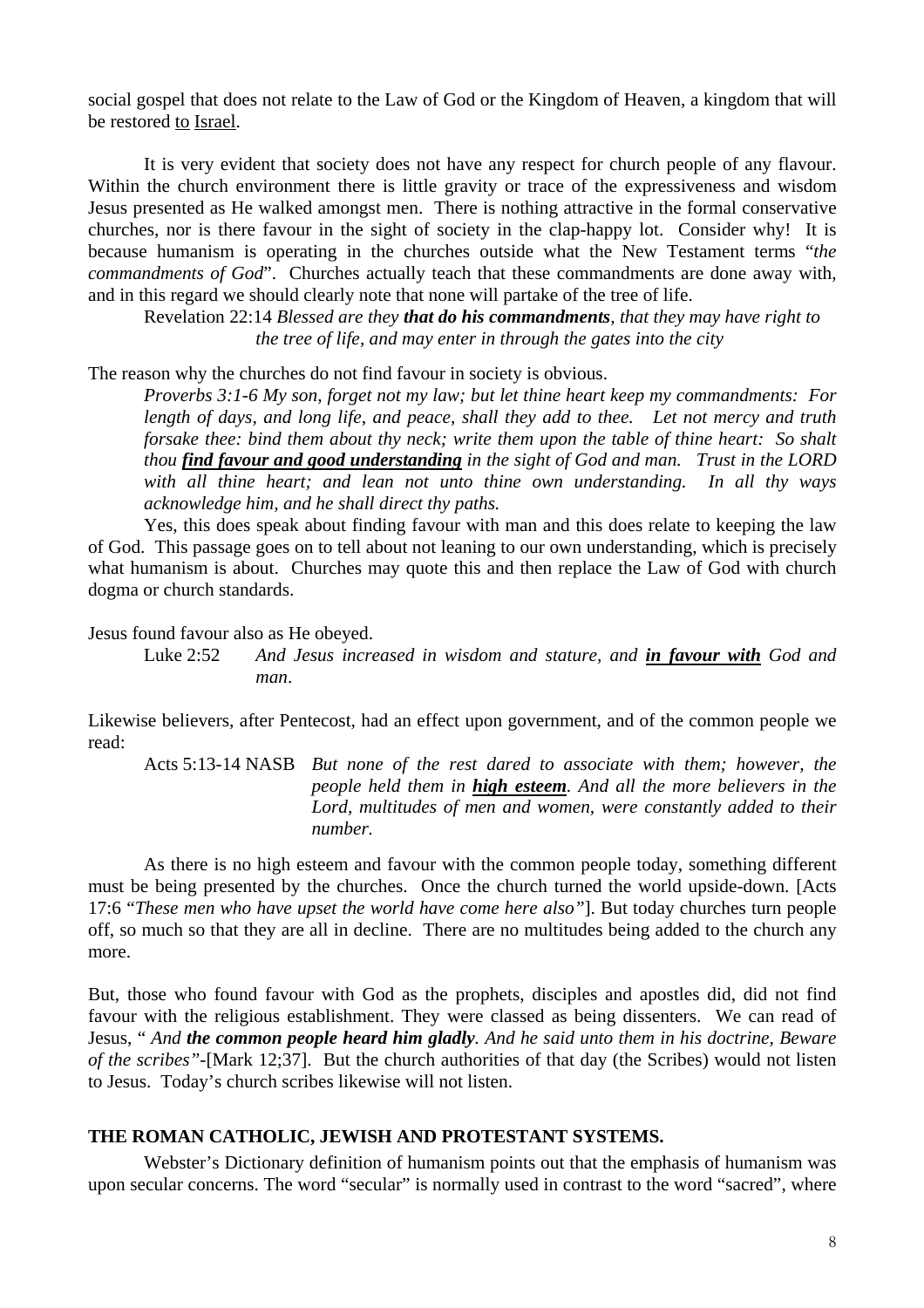the first refers to man and man's laws with the second referring to God and God's laws. Could we rightly say that these three systems are more concerned with man's laws than God's laws?

# **1. THE ROMAN CATHOLIC SYSTEM.**

 The following quotation establishes the Roman Catholic position in regard to the law of God.

> "The Pope has power to change times, to abrogate laws, and to dispense with all things, **even the precepts of Christ**"-[*Deretal, de Tranlatic Episcop. Cap*].

This one claim establishes that this system considers the law of man, (i.e. the Pope), is above the precepts of Christ. There are many similar statements from this system. Thus this system is openly the epitome of humanism.

# **2. THE JEWISH SYSTEM.**

This system relates essentially to the interpretations found in the Jewish Talmud.

- [a] "T*he teachings of the Talmud stand above all others*" and
- [b] "T*he Talmud is "the beating heart of Jewry*". Rabbi Bokser.
- [c] "*Judaism is not the religion of the Hebrew Bible*", and
- [d] *"The modern Jew is the product of the Talmud*". Rabbi Isaac M. Wise.

The Talmud reverses both Old and New Testament teachings. So-called "Jewish Law" is what Jesus called "*the commandments of men*" and thus all Christians should be aware that there is absolutely no scope forever using the phrase, "*Jewish Law*". Jesus makes a distinction between the Law of Moses and what He calls, "your law", i.e. the law of the Jews. Talmudic Judaism is therefore another face of humanism.

# 3. **THE PROTESTANT SYSTEM**.

One presentation of this system is an emphasis that the law of God is done away with. Grace and law are supposed to be totally opposed each other rather than being in harmony. Protestants effectively reject what the New Testament calls "The Commandments of God" and that any keeping of the Law has any bearing in having any right to partake of the Tree of Life.

Rev 22.14 *Blessed are they that do his commandments, that they may have right to the tree of life, and may enter in through the gates into the city* 

All these systems are in opposition to each other over issues, which are humanistic. They present differing forms of humanism, which reject the Laws of the Kingdom of Heaven and the message, "*Repent, for the Kingdom of Heaven is at hand".*

## **WHAT SHOULD WE DO?s**

It is worth pondering what Paul advises Timothy.

2 Timothy 4:1-4 *I charge thee therefore before God, and the Lord Jesus Christ, who shall judge the quick and the dead at his appearing and his kingdom; Preach the word; be instant in season, out of season; reprove, rebuke, exhort with all longsuffering and doctrine. For the time will come when they will not endure sound doctrine; but after their own lusts shall they heap to themselves teachers, having itching ears; And they shall turn away their ears from the truth, and shall be turned unto fables* 

 We go on to find an imperative associated with this, "*Having a form of godliness, but denying the power thereof: from such turn awa***y".** This does not say, "Stay with them and try to change them", but in the wording of the NASB, "**avoid them**". Do we need to ask why? Paul confirms the Old Testament (as always) saying:

*Romans 3:13-16, Their throat is an open sepulchre; with their tongues they have used deceit; the poison of asps is under their lips: Whose mouth is full of cursing and bitterness:*